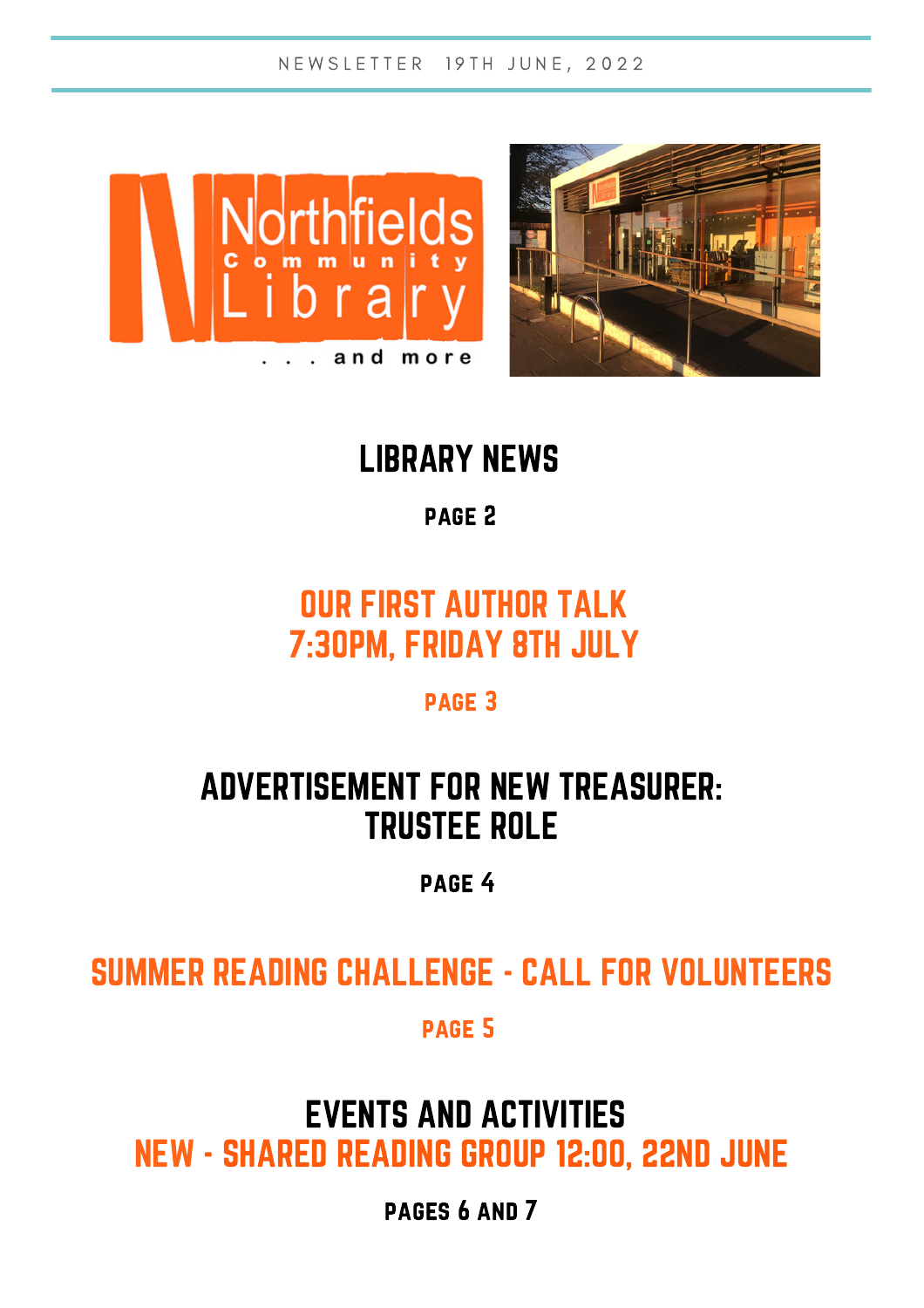# library news

**CURRENT OPENING TIMES**

**SATURDAYS: 10:00AM - 4:00PM TUESDAYS: 10:00AM - 7:00PM WEDNESDAYS: 11:00PM - 5:00PM THURSDAYS: 11:00AM - 5:00PM**

### **Hello to our volunteers and supporters**

We're getting busier with events and activities! In this newsletter you'll find details of our first author talk, from Ealing author M H Eccleston (see page 3) and news of our Shared Reading Group which will be held every Wednesday at 12:00 - details on page 6.

Thank you to all the volunteers who've offered to help manage the very popular Summer Reading Challenge for children this summer. We could do with some more help though! If you have any free time over the school summer holidays and could offer a day or two, please see page 5 for details.

Finally, we are still looking to recruit a new Treasurer for the library (see page 4). If you know anyone who might be interested, please do ask them to email getintouchncl@outlook.com.

#### **REMINDER FOR TEAM LEADERS**

The next team leader meeting will be held in the library at 7pm on Tuesday 21st June.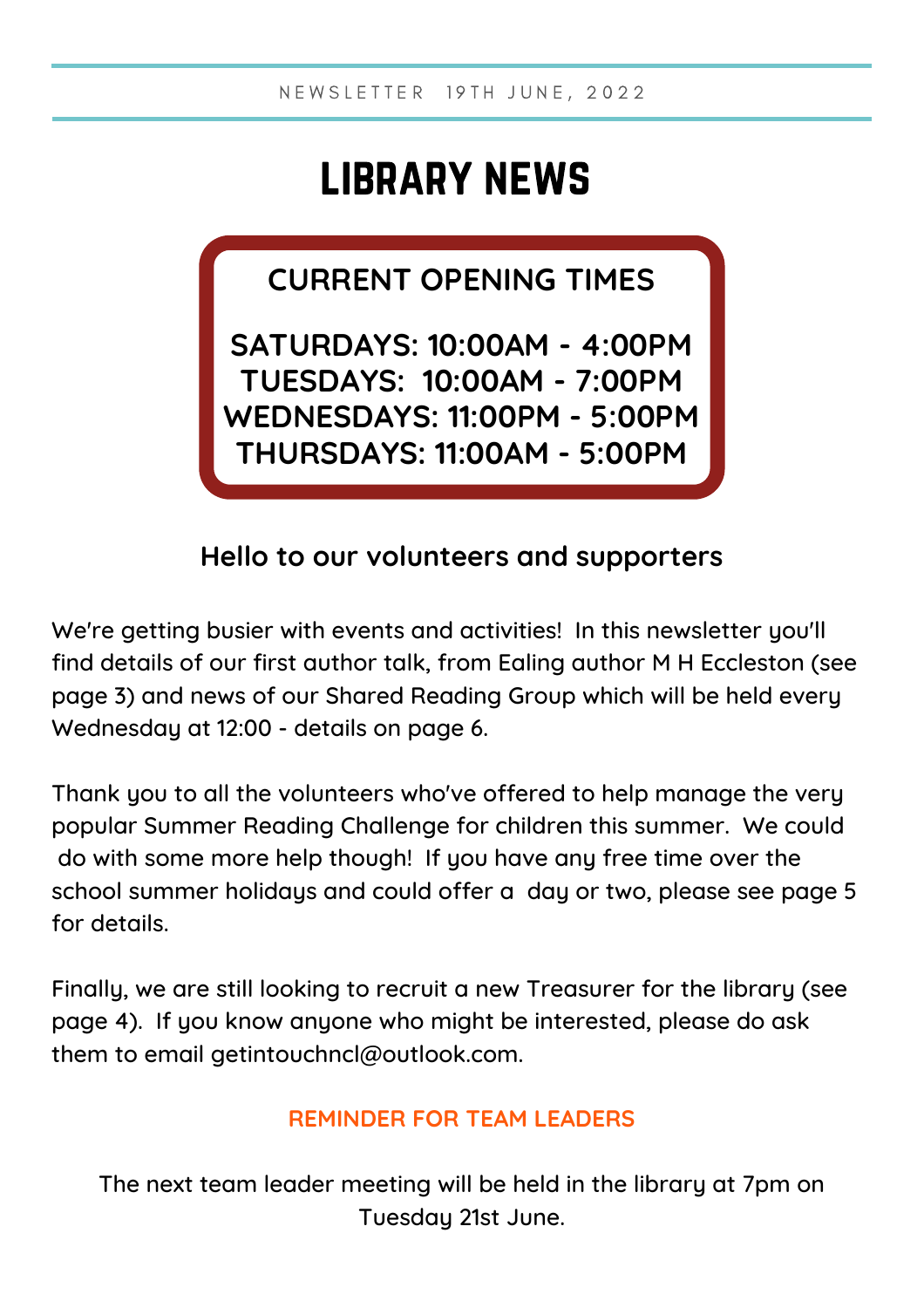# COME TO OUR FIRST AUTHOR TALK!

# 7:30pm, Friday 8th July at Northfields Community Library

Ealing author M H Eccleston will speak about his journey to becoming a published author





His first novel "The Trust" was published in April and his second, "Death On The Isle", will be published on 7th July - the day before our talk.

Tickets £5.00 - proceeds to library funds

Book in the library or on Eventbrite: [https://www.eventbrite.co.uk/e/author-talk-by-m-h](https://www.eventbrite.co.uk/e/author-talk-by-m-h-eccleston-tickets-363464140027)eccleston-tickets-363464140027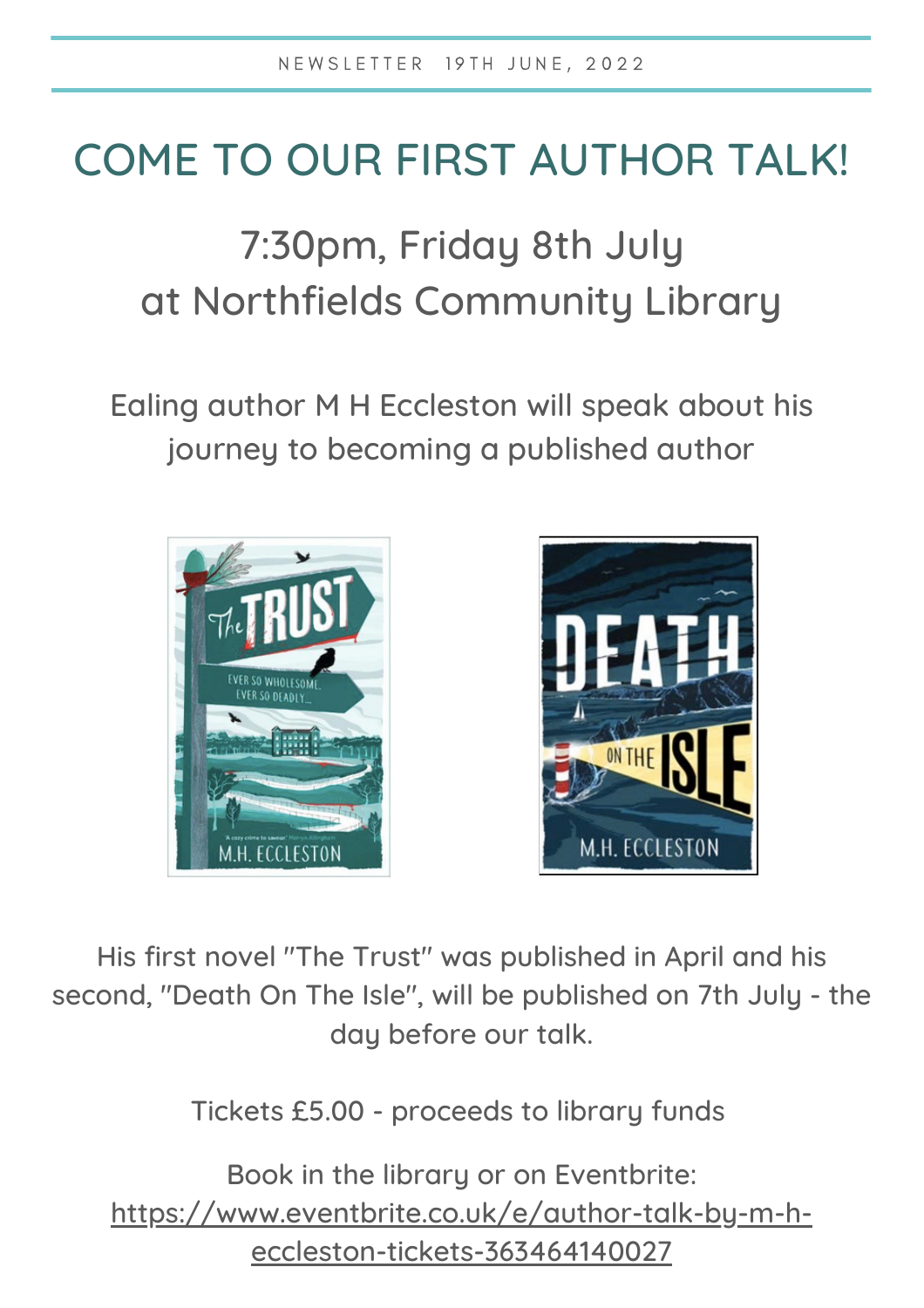# advertisement for a new treasurer

Please see below the advert for a new Treasurer for our library. Do let us know if you are interested. Alternatively if you know anyone who would be ideal for this please encourage them to contact us.

## **Northfields Community Library Treasurer**

We are seeking a Treasurer to help us continue the development of Northfields Community Library and to plan for financial sustainability. We are a small charity and this is a voluntary role ideal for someone who is committed to ensuring the success of this popular local library. The Treasurer will be a member of our Board of Trustees and will:

- oversee and present budgets, internal management accounts and annual financial statements to the board of trustees;
- ensure that proper accounting records are kept, financial resources are properly managed and invested and economically spent;
- monitor and advise on the financial viability of the charity;
- oversee the implementation of and monitor financial systems including purchasing limits and purchasing systems;
- ensure that banking, book keeping and record keeping are accurate and up to date;
- advise on the financial implications of the charity's strategic plan;
- provide reports, as required, to Ealing Council (our partner).

An accountancy qualification is not essential for this role but operational financial experience is required.

The trustees are all active participants in the development of the library and the new Treasurer will be joining a friendly and supportive board. If you are interested and would like to discuss this further please email **getintouchncl@outlook.com**.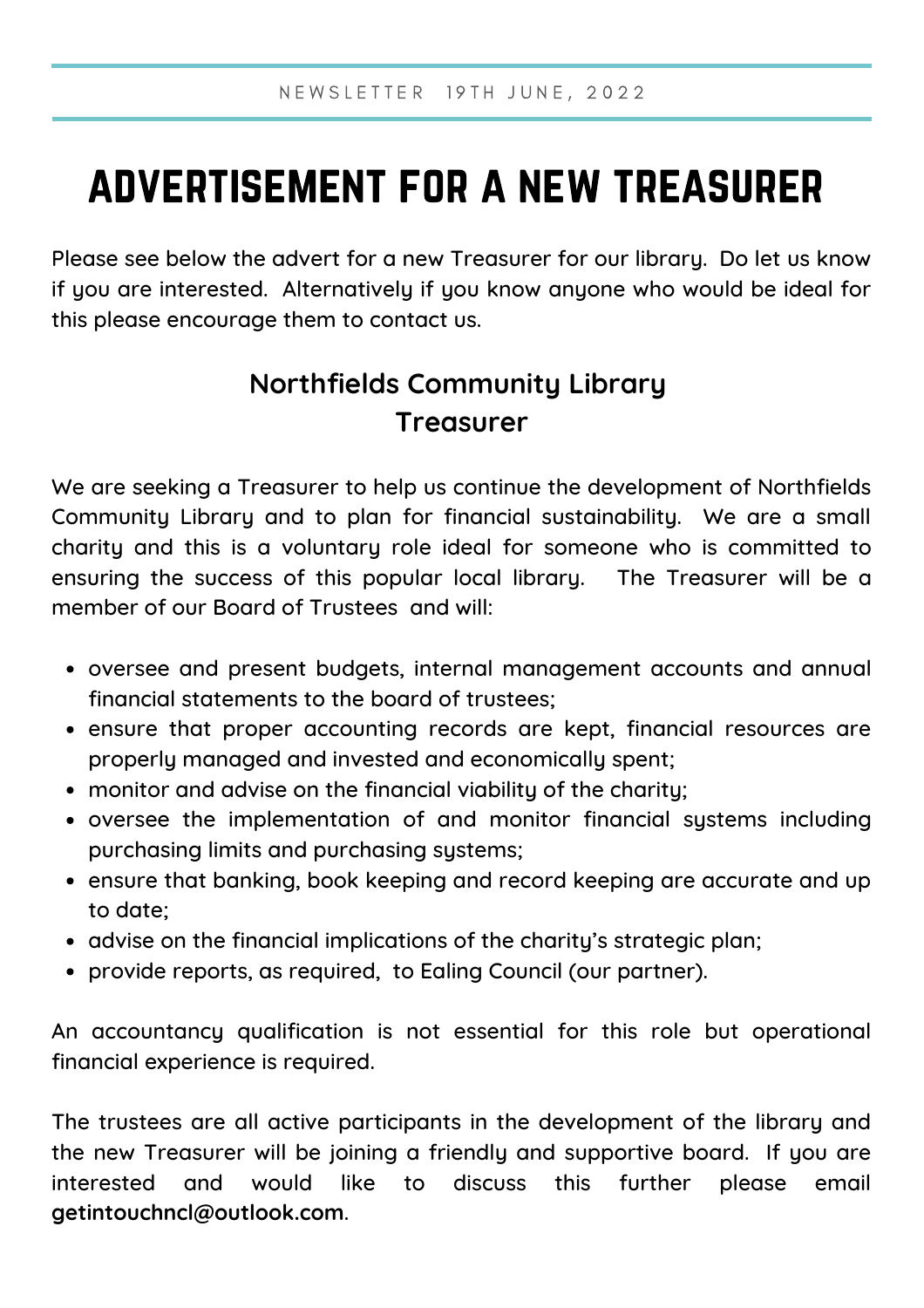### **Summer Reading Challenge 2022**



Presented by The Reading Agency. Delivered in partnership with libraries.

# **CALLING FOR VOLUNTEERS TO HELP RUN THE SUMMER READING CHALLENGE!**

The Summer Reading Challenge, presented by The Reading Agency and funded by Arts Council England, encourages children aged 4 to 11 to set themselves a reading challenge to help prevent the summer reading 'dip'. Each year the Challenge, delivered with the support of public libraries, motivates over 700,000 children to keep reading to build their skills and confidence.

This year, The Reading Agency is partnering with Science [Museum](https://www.sciencemuseumgroup.org.uk/) Group for Gadgeteers, a science and innovation themed Challenge that will spark children's curiosity about the world around them.

We will be running the Summer Reading Challenge at our library from Saturday 9th July through the school summer holidays. Children will be encouraged to join the Challenge and read to win medals and certificates. In addition we will be offering weekly activity sessions for children on Tuesdays, on the themes of science, technology and engineering.

WE WILL NEED ALL THE HELP WE CAN GET! If you could offer some time over the school holiday period to help supervise activities (not lead them!) we'd love to hear from you. We can also offer a limited number of volunteering opportunities to students who are participating in the Duke of Edinburgh Award scheme.

Email **getintouchncl@outlook.com** if you would like to help.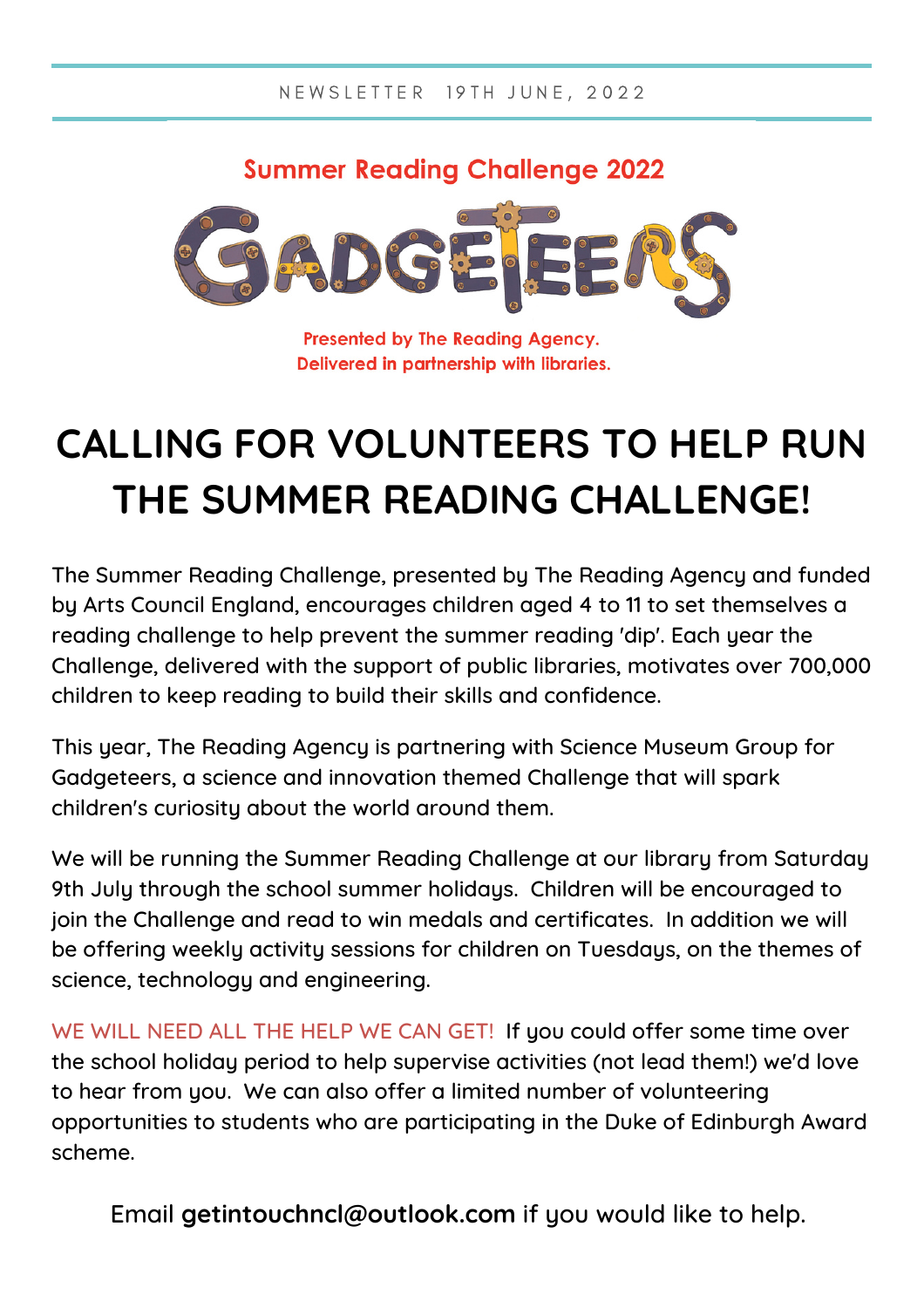# library events and activities

# **NEW ACTIVITY**

### **JOIN OUR SHARED READING GROUP**

### **EVERY WEDNESDAY FROM 22ND JUNE AT 12:00 - 13:30**

How does a Shared Reading Session work?

A reader leader chooses and reads aloud an extract from a book, short story and/or a poem

Group members join in the reading and conversation, or just sit back and listen

Groups are free and a good way for members to connect to the reading, to themselves and to each other.

There's no right or wrong way to enjoy Shared Reading, or pressure to attend every week.

NO NEED TO BOOK, JUST COME ALONG AND JOIN US!

## **Northfields Community Library Book Club**

Next meeting will be here in the library. 19:30 on Wednesday 13th July, 2022

The Book Club meets once a month. We choose a fiction and non-fiction title for each meeting. Club members can choose to read either book - or both!

New members are always welcome.

If you would like to join us email **getintouchncl@outlook.com**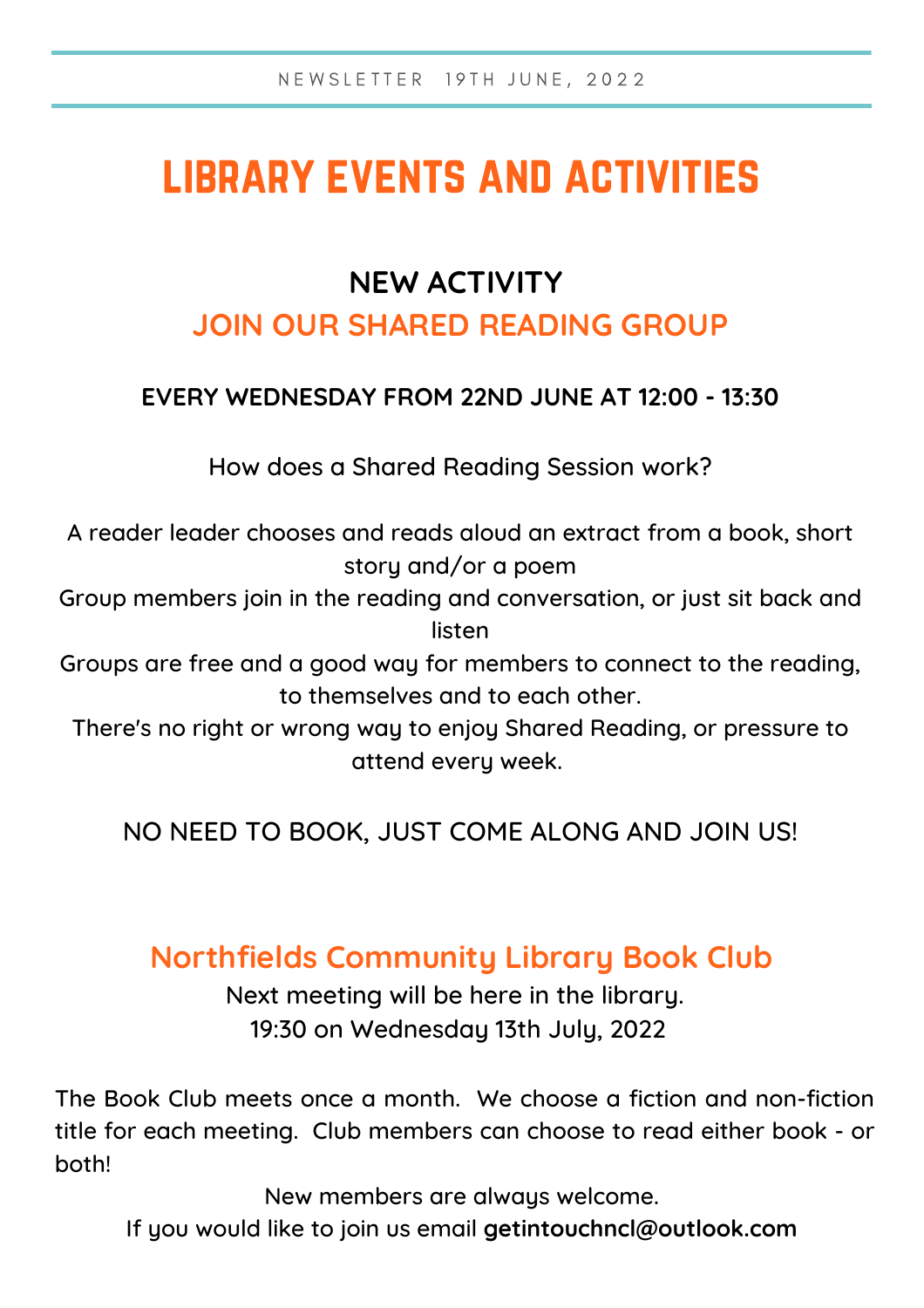# library events and activities

## **RHYME TIME SESSIONS**

There is no charge for attendance, but a small donation to library funds will be much appreciated. The half hour sessions take place at the following times:

### **Tuesday mornings at 10:30am**

(This session will be led by volunteers)

### **Thursday afternoons at 3:30pm**

(This session will be led by Wei Hei Kipling, who ran the very successful online "Singing with Gilbert" sessions online during the lockdown.)



(Gilbert is waiting to sing!)

## COULD YOU HELP WITH RHYME TIME SESSIONS?

Team Leader Emma Bailey is running a session on Tuesdays at 10:30am once a fortnight - could you offer to run a half hour session on the alternate week? You don't have to be a brilliant singer! We have lots of nursery and action rhyme books in the library for you to use and we'll help you to choose the most popular songs.

**Email getintouchncl@outlook.com if you'd like to help. THANK YOU!**